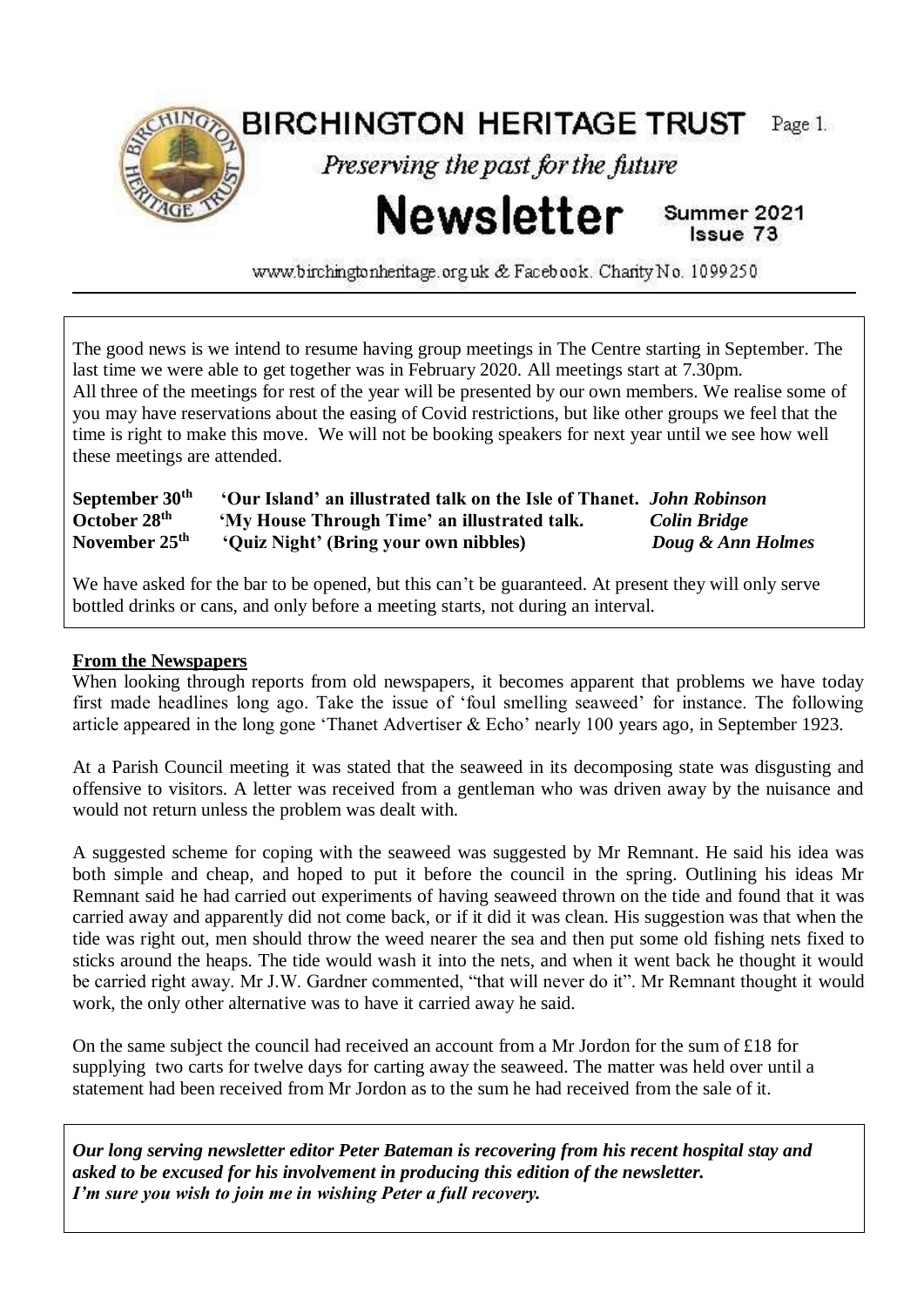If you head out of Birchington towards Brooks End, and instead of continuing onto the dual carriageway you take the left fork, you are on Seamark Road. This takes you to the rear of Thanet Earth and on to the Monkton roundabout. I had never thought about the roads name until one of our members, Chris Sandwell, sent me a copy of a photograph of an old brick obelisk which used to stand in this area. Searching the internet, I found a couple of mentions of it in old books of the late 1790s, and a detailed



report by the Canterbury Archaeological Society in 2011-12, of a dig that took place on the Thanet Earth site in 2007-8.

Windmills had stood on this plot from as early as 1596, and would have been used as a sea mark by sailors negotiating the Thames Estuary, and was particularly valuable as it was in line with the north spot of the Margate Sand. The last windmill on this site was removed in 1782, and re-erected at Sarre, where it preceded the present structure.

The sailors immediately complained about its removal, and in September 1783 Trinity House ordered that a replacement beacon or sea mark be erected. By October their first timber beacon was completed, and closely resembled a ships mast, complete with rigging, and topped with a large timber vane.

Not being distinctive enough a second mast was added two years later, unfortunately this was soon blown down by a gale. A replacement in 1786 suffered the same fate, being flattened in 1790.

In August 1791 Trinity House ordered that a brick-built beacon be erected on the same site. It was about 10ft in diameter, and 40ft tall. The base accounted for about a quarter of the height. Above this the obelisk tapered slightly, and was topped with a stone conical cap. (See photograph above).

According to Zechariah Cozens, writing in A Tour Through The Isle Of Thanet in 1793, with this sketch for illustration, on the north side was a tablet inscribed 'This beacon was erected by the Corporation of Trinity House, Strand, in the year 1791, for the safety of navigation.'

By the late  $19<sup>th</sup>$  and early  $20<sup>th</sup>$  centuries the beacon was neglected as such structures became less important to shipping. In August 1920 it was inspected and found to be in poor condition, the brickwork cracked and bulging. The cost of repair would be considerable, and two years later it was Scheduled for demolition, and by  $25<sup>th</sup>$  October 1922 it was gone.



In our museum we have details from Phillip Foad, that his grandfather, Albert, was one of the workmen employed by Mr. J. Pettman, a builder from

St. Nicholas, to help knockdown the obelisk. The cone which was perched at the summit of the beacon was placed in the rock garden at Monkton Court.

All that is left to help us remember this tower that lasted 130 years, and the preceding masts and windmills, is the name of the present SEAMARK ROAD.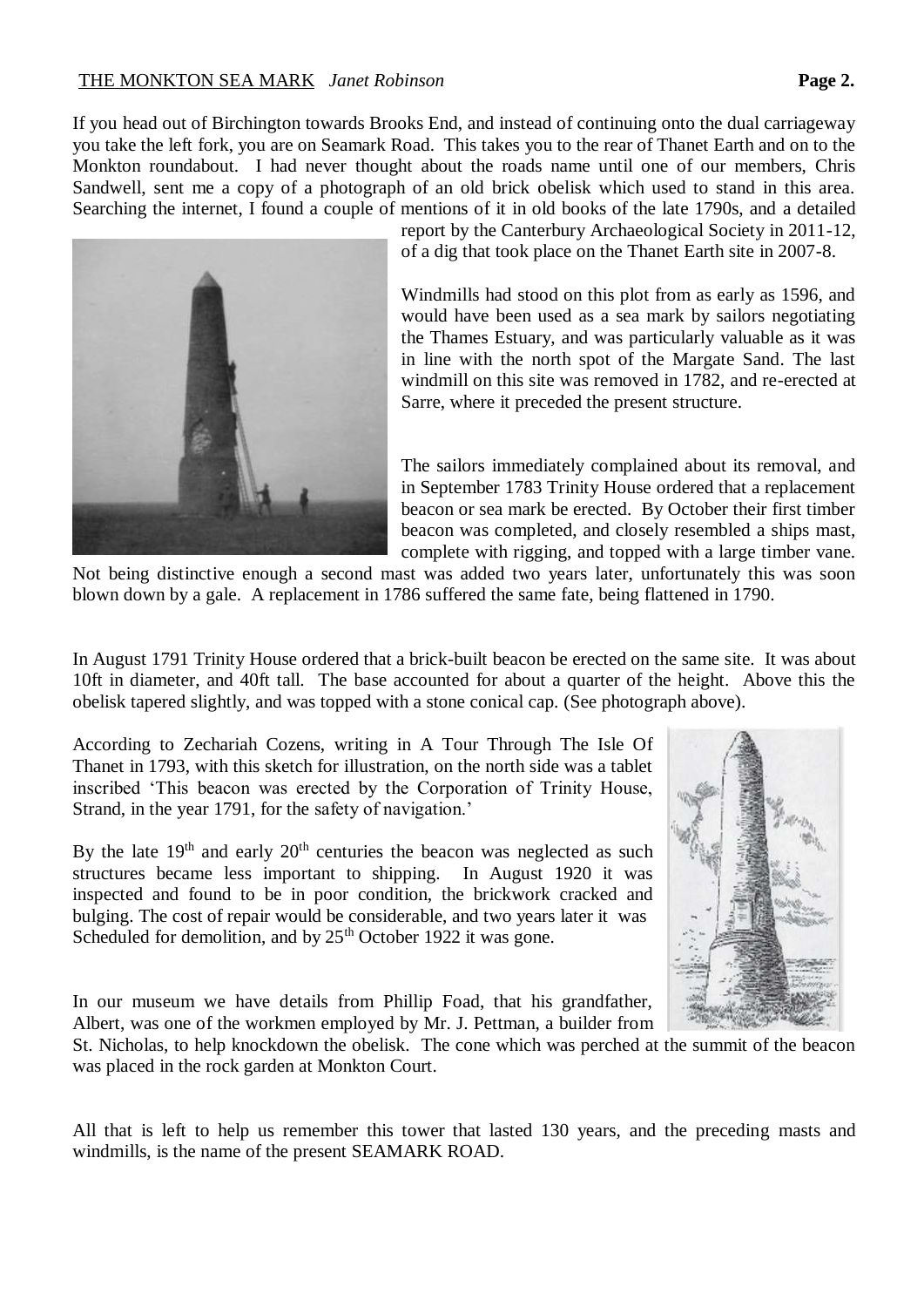We had an enquiry from Judy Barclay (nee Winder) in Queensland, Australia regarding her great grandfather William Winder on whom she has done a vast amount of research and has kindly sent us various documents and photographs for our archives. However she wanted to know the connection her family had with Birchington.

William Winder was born in 1844 in Buckland, Dover. At the age 14 he joined the Royal Navy with a continuous service record of 13 years after which he joined the Navy Reserve.

In 1871 William's naval record shows him serving on *HMS Barossa.* A photograph taken of the crew on board this ship shows the only photograph the family believe is William.



He is standing in the back row second from right and is clean shaven and bears a distinct resemblance to his son, Bertie Winder (Judy's

grandfather) who went to Australia when Judy's father, Norman was 5 years old.

In 1872 William joined the *HMS Challenger* expedition organised by the Royal Society for the purpose of laying the foundations of oceanography. In all the ship covered a total of 68,890 nautical miles from North & South Atlantic/Pacific oceans during 4 years at sea.

On returning to England in 1876 William worked as a Coastguard in Essex at Stansgate and in 1877 he married Annie Plummer the Chief Boatman's daughter. William and Annie's first three children were born in Essex.



The 1891 Census records show William's occupation as Chief Boatman, Epple Bay Coastguard Station and living at No 1 Coastguard Cottage with 5 children Edith, Bertie, Eva, Ethel and Mabel.



The family had always thought the photo on the left was Bertie (with the walking stick), but now wonder if this could be William? The photo on the right is definitely Bertie Winder.